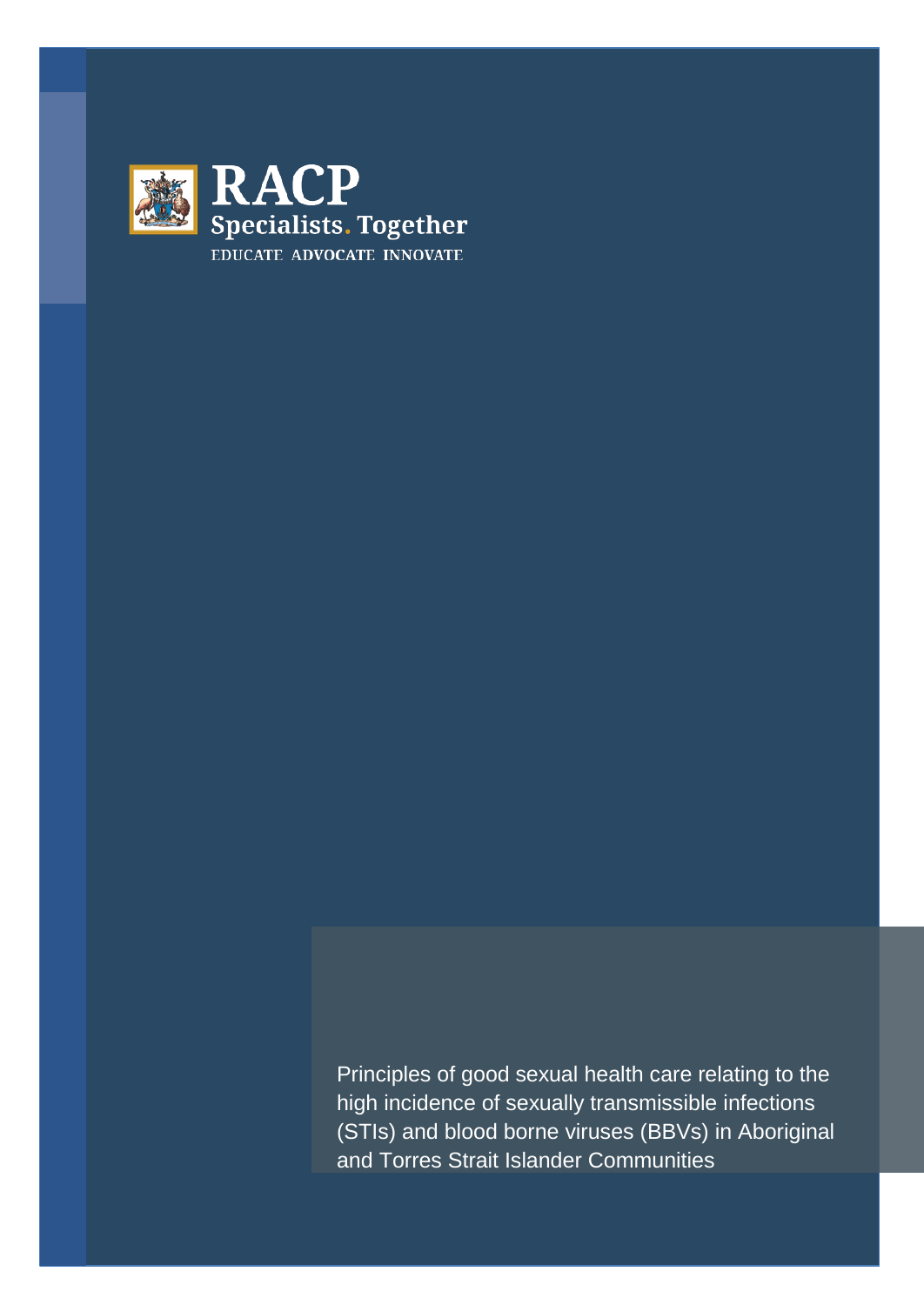# **Principles of good sexual health care relating to the high incidence of sexually transmissible infections (STIs) and blood borne viruses (BBVs) in Aboriginal and Torres Strait Islander Communities**

These principles have been developed by the Royal Australasian College of Physician's Sexual Health in Aboriginal and Torres Strait Islander Communities Working Party. These principles are endorsed by the National Aboriginal and Torres Strait Islander Health Organisation (NACCHO).

The RACP supports policies and practices which facilitate appropriate, sensitive, targeted and effective health education and medical treatment concerning healthy sexual relations, including freedom from sexually transmitted infections, unplanned pregnancy, coercion and physical or psychological discomfort associated with sexuality<sup>1</sup>.

Fundamental to any model of care is that it is relevant and responsive to the particular needs of the local community and people it serves. High rates of endemic STIs among Aboriginal and Torres Strait Islander populations are related to the impacts of colonisation. STIs are endemic in some regions disproportionately affecting Aboriginal and Torres Strait Islander communities. An unprecedented syphilis epidemic in Queensland began in 2011 and extended to the Northern Territory, Western Australia and South Australia.

It is therefore imperative that better systems, policies and strategies are developed *with* these communities and not imposed upon them. Effective sexual health care requires capacity in comprehensive primary health care that is the cornerstone of a sustainable health system for every population in Australia. Comprehensive primary health care controlled by Aboriginal and Torres Strait Islander communities ('Aboriginal community controlled health organisations - ACCHOs') should be available as a choice for local 'first-line' sexual health care.

#### **"***Engagement needs to occur through partnerships with Indigenous organisations within a framework of self-determination and Indigenous control***"[1](#page-1-0).**

Aboriginal and Torres Strait Islander health experts should drive the development of how these principles should be applied in any models of care, initiatives or activities that are intended for Aboriginal and Torres Strait Islander communities. Community input, acceptability and engagement are essential.

These principles are recommended for mainstream primary health care as not all Aboriginal people will choose to access community-controlled organisations.

Patients require timely access to coordinated services including hospitals, dedicated sexual health clinics, education and specialist services when necessary – it's vital that these are culturally appropriate and safe.

# **Key elements involved**

<span id="page-1-0"></span>i,

As for all health care provision, sexual health care needs to be culturally appropriate, provided by culturally competent and clinically expert staff according to their scope of practice and professional credentialing.

#### **A comprehensive, long-term and sustainable approach, built on comprehensive primary health care, is fundamental – short-term activities are insufficient**

Long-term investments in sexual health programs and services are needed to achieve low rates of STIs and good sexual health care for all Australians. Short-term, time limited activities do not achieve successful outcomes as trust and relationships within communities can take time to establish.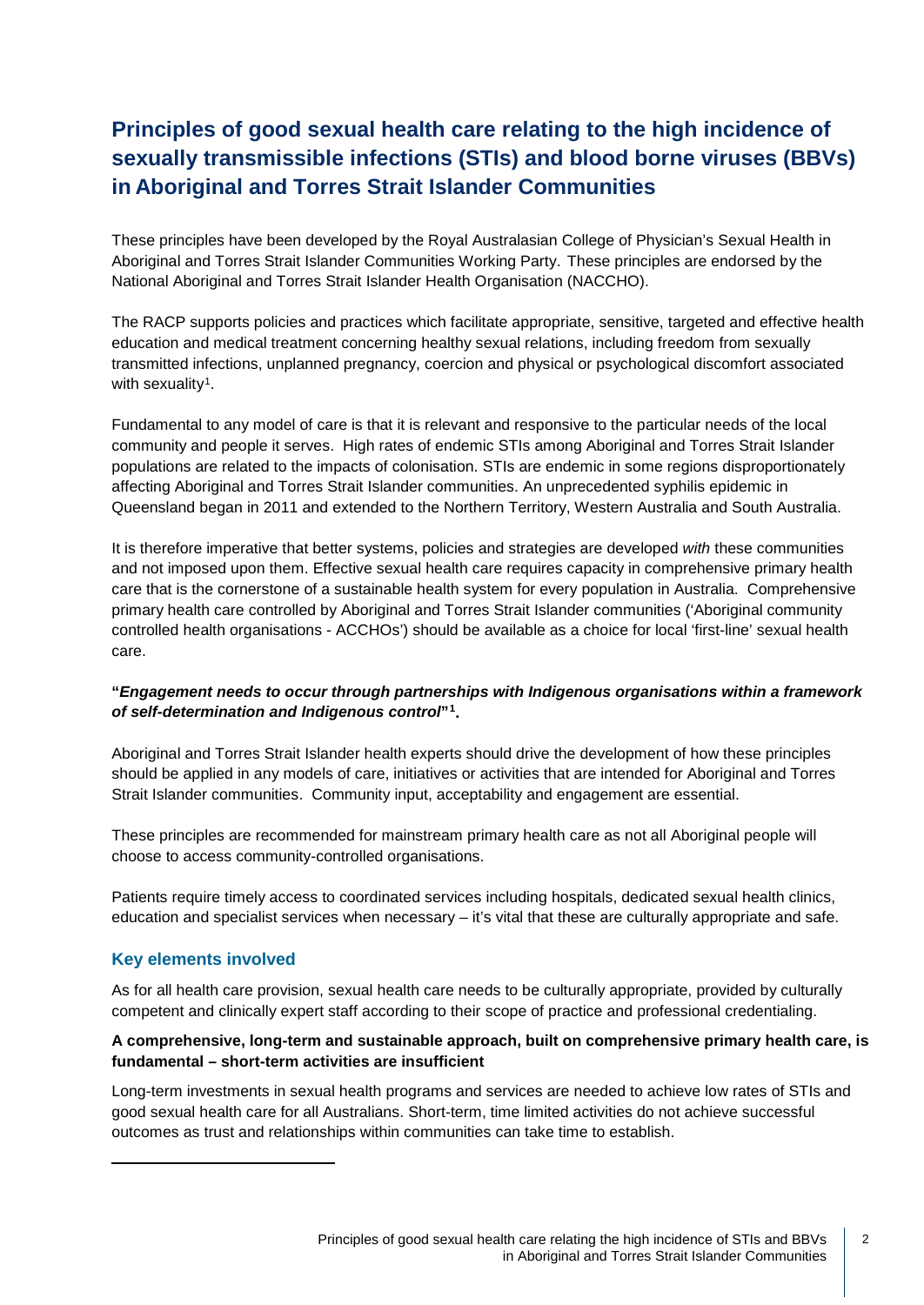Long-term approaches allow the appropriate models of care and treatment to adapt to the changing needs of communities and contribute to the de-stigmatisation of sexual health services resulting in increased patient access and the ability to respond quickly to an epidemic.

Secure funding is needed to deliver sustainable and ongoing sexual health care and programs, and to support a well-trained and well-established workforce.

#### **Recognising the central role of primary care health services**

Access to high quality comprehensive, culturally appropriate Primary Health Care services (PHCs) is fundamental to the delivery of good sexual health care; this includes services provided by ACCHOs and by mainstream primary care, which currently perform 50% and 30% of STI tests in Aboriginal people respectively[2.](#page-4-1) The multidisciplinary teams within PHCs are well placed to deliver sexual health care, including education, prevention, treatment, management and referral to specialist services. PHCs are able to provide opportunistic and annual screening. The role of specialist sexual health services is to provide support and expertise to PHCs, along with providing services to priority populations<sup>3</sup>.

# **Community-engagement necessary to ensure widespread access and remove any stigma associated with accessing sexual health services**

Community engagement and education are critical to ensuring community-wide sexual health education and health promoting behaviours including self-presentation for signs or symptoms of STIs. This approach ensures that access to health services for sexual health reasons is normalised and encouraged, removing the associated stigma. In particular, the de-stigmatisation of testing is an important factor to reduce endemic rates of STIs and promoting sexual and reproductive health.

Sexual health care must be easy to access, non-judgemental and available to all people regardless of age, ethnicity, culture, gender, sexuality and location[4](#page-4-3). Good sexual health care includes services free from homophobia, transphobia and any judgement relating to levels of sexual activity and sexual acts.

# **Optimise opportunistic screening for people accessing health services for other reasons, to increase participation rates**

Capturing opportunities to undertake sexual health screening when people access health services for nonsexual health related matters increases the reach of screening programs ('opportunistic' screening). Embedding STI and HIV testing in established PHCs activity is an effective strategy as such an approach is both destigmatising and holistic. Consideration should be given to how sexual health screening, education and services can be incorporated into routine primary care; adult health checks should include sexual health screening as a mandatory item for young people.

STI and HIV point of care testing (POC) devices facilitate the rapid provision of test results and immediate treatment if an STI is diagnosed. The 'test-treat-go' model avoids reliance on patients returning after testing. As pathology results can be delayed due to distance in remote communities, the use of POC testing is particularly important in this context. Funding mechanisms and appropriate clinical guidelines are needed to ensure people who are diagnosed with HIV or an STI can receive correct treatment, counselling, contact tracing and connection to ongoing services they might require. Use of POC testing devices are not currently Medicare reimbursable.

STI testing in alternative venues may play a role in further normalising testing and reaching sub-populations who do not regularly access health services. Non-traditional initiatives may include targeting young people through drop- in centres, sports events, in schools and through peer counselling. Such screening is best conducted by local PHCs to ensure a holistic approach.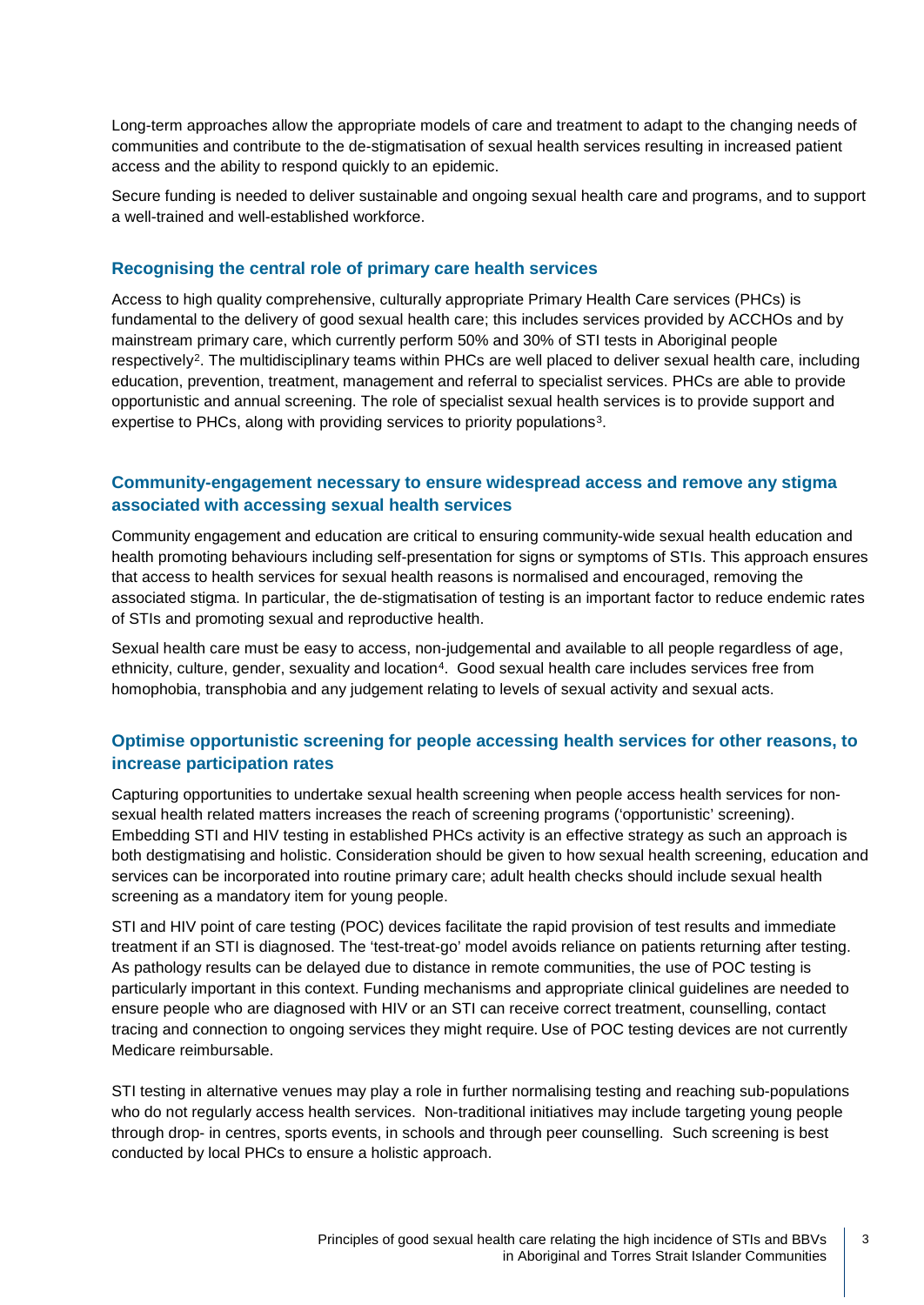For remote and rural areas, strategies to prevent and detect STIs are best developed in community consultation ensuring strategies are acceptable and communities have a say in selecting strategies appropriate for their context. Yearly in-community screening are not always acceptable and effective in reducing STI rates in remote and rural communities. Factors enhancing the effectiveness of these strategies include delivery by usual primary health care rather than visiting teams unknown to the community.

# **Contact tracing and reduce re-infection rates**

Contact tracing can help ensure the testing of sexual partners, reduce the length of infectivity and onwards transmission. Culturally sensitive contact tracing needs to involve local Aboriginal Health services and be led by Aboriginal health workers<sup>5</sup>. Sufficient resources are needed to deliver effective contact tracing for all STIs and it should be done in line with Australian guidelines. If resources are limited, contact tracing for cases of syphilis and HIV should be prioritised over other STIs. Where required, treatment and follow-up are recommended as a principle of good sexual health.

Reducing re-infection is a key follow up strategy to preventing ongoing transmission. Early detection of reinfection can be achieved through a focus on follow up screening post-treatment. Each state and territory needs formalised reduction of re-infection targets.

# **Prioritise those most in need, including young people and pregnant women in regions of high prevalence**

Including: testing, timely diagnosis, contact tracing, management, treatment, education, and appropriate and sufficient follow-up. Where cases of congenital syphilis have occurred the testing and follow up testing of pregnant women needs to be prioritised. In some areas, HIV and STIs are not specifically concentrated among young people, meaning that it is important to test everyone.

# **Long-term, well-trained and well-supported workforce**

Time limited sexual health programs and Fly In Fly Out (FIFO) workforce models have not been successful. Long term on the ground primary care staff are required to establish trust with individuals and develop knowledge of communities.

Maintaining a permanent professional workforce is integral to rural and remote sexual health care as smaller communities may not engage as readily with newer professionals. Staff retention in remote PHCs invites more consistent application of evidence-based strategies, as retention is associated with greater staff skill and capacity and continuity of care for patients<sup>6</sup>.

Good sexual health clinical care requires the long-term implementation of a primary care team-based program integrated into routine clinical business. The program must be supported by a multidisciplinary team, including general practitioners, nurses and midwives, Aboriginal health workers (AHWs) and practitioners (AHPs), sexual health physicians, infectious disease physicians, health promotion officers, public health, educators and youth workers – all of whom assist with delivering comprehensive health education, promotion and clinical care.

A significant barrier to STI and BBV testing and treatment in rural and remote areas is lack of access to Medical Officers currently required under the MBS to request pathology testing. Approved nurses, AHWs and AHPs should be able to use independent MBS provider numbers to order pathology for STIs and BBVs, and have the capacity to immediately initiate appropriate treatment, to maximise the benefit of their roles in communities and areas with a limited workforce.

Local staff must be able to independently access both individual pathology results and quality data regarding clinical indicators and clients with outstanding issues.

It is important that there is access to locally relevant and accessible ongoing training and support of this workforce to ensure information, knowledge and skills are kept up-to-date.